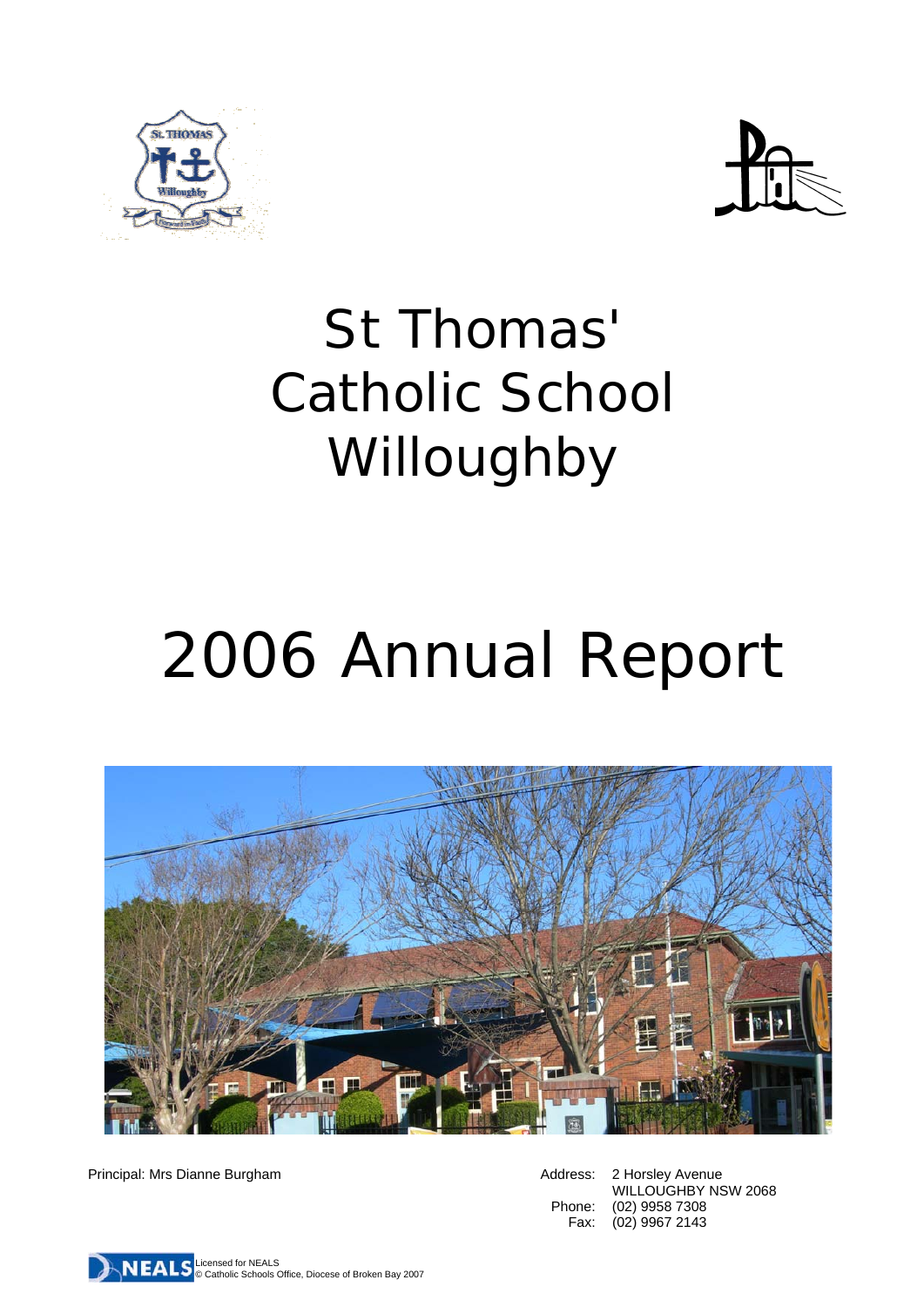#### **1. Message from Key Groups in Our School Community**

#### **1.1 Message from the Principal**

It is with pleasure that I report on the 2006 school year at St Thomas' Catholic Primary School. This year has been a full and fruitful one, with St Thomas hosting the Cluster Public Speaking Finals, and initiating Year 6 student leadership days with neighbouring Catholic Schools.

There have been a number of celebratory events during the year and these have included our Beginning of the Year Mass, our Holy Week Presentation, and the annual Art and Craft Show. There has also been considerable curriculum development. In curriculum development and professional learning we have continued our focus on enquiry-based learning through an integrated curriculum, and have also introduced the Quality Teaching Framework.

As in the past an outstanding feature of the school year has been the willingness of our parent community to support the teaching and learning at St Thomas'.

*Dianne Burgham, Principal* 

#### **1.2 Message from the Parent Body**

If asked to describe the character of St Thomas' School one phrase springs immediately to mind and that is "the sense of community" that you feel as a parent, student, teacher or visitor. St Thomas's School has grown from a small village school doubling in size over the last seven years.

This strength of character and community is evident in the various activities of the P&F and the interaction between the parents, teachers and students of the school. We welcome our new parents and celebrate with our returning parents through our New Parents Dinner Dance, Tissues and Champagne morning when the kindy children start school, and class dinners throughout the year.

In 2006 we held our 31<sup>st</sup> Annual Art and Craft Show. Through the tireless efforts of our Committee Co-ordinator and her

exceptional team we were able to raise funds which we can direct towards providing a better learning environment for our children. By working with the school's executive team the P&F have been able to improve the learning and play environment for our children and to provide additional resources for the teachers. This, combined with the efforts of the CSO in 2006, have enabled our school to continue to grow and be provided with appropriate support and facilities.

I would like to acknowledge and thank our principal and the rest of the School Executive and teachers for the dedicated care and education they give our children. I would also like to extend a vote of thanks to the Parish for the role they play in the spiritual enlightenment of our children and the generosity of time given to the preparation and presentation of the sacramental program.

My thanks go to the members of the P&F Executive, various sub-committees, class parents and all parents for their selfless contribution of time and expertise to the activities of the school and the P&F during 2006. Your efforts enrich the lives of all our children and their school experience.

I would like to wish the 2007 P&F Executive well and encourage all members of our school to continue to strengthen the St Thomas' spirit of community.

*Clare Brown, P&F President 2006* 

#### **1.3 Message from the Student Body**

The year 2007 was a great one, really busy and filled with lots of fun and treasured memories. One of the highlights for Year 6 was the Senior Students' Camp at Challenge Ranch, Somersby, where St Thomas students mixed with senior students from St Cecilia's, Balgowlah.

Other highlights of the year included the two Year 6 leadership days, which involved the Year 6 students from St Philip Neri, Northbridge and Our Lady Of Dolours, Chatswood. The first Leadership Day was held at St Thomas' where students spent most of the day in the newly refurbished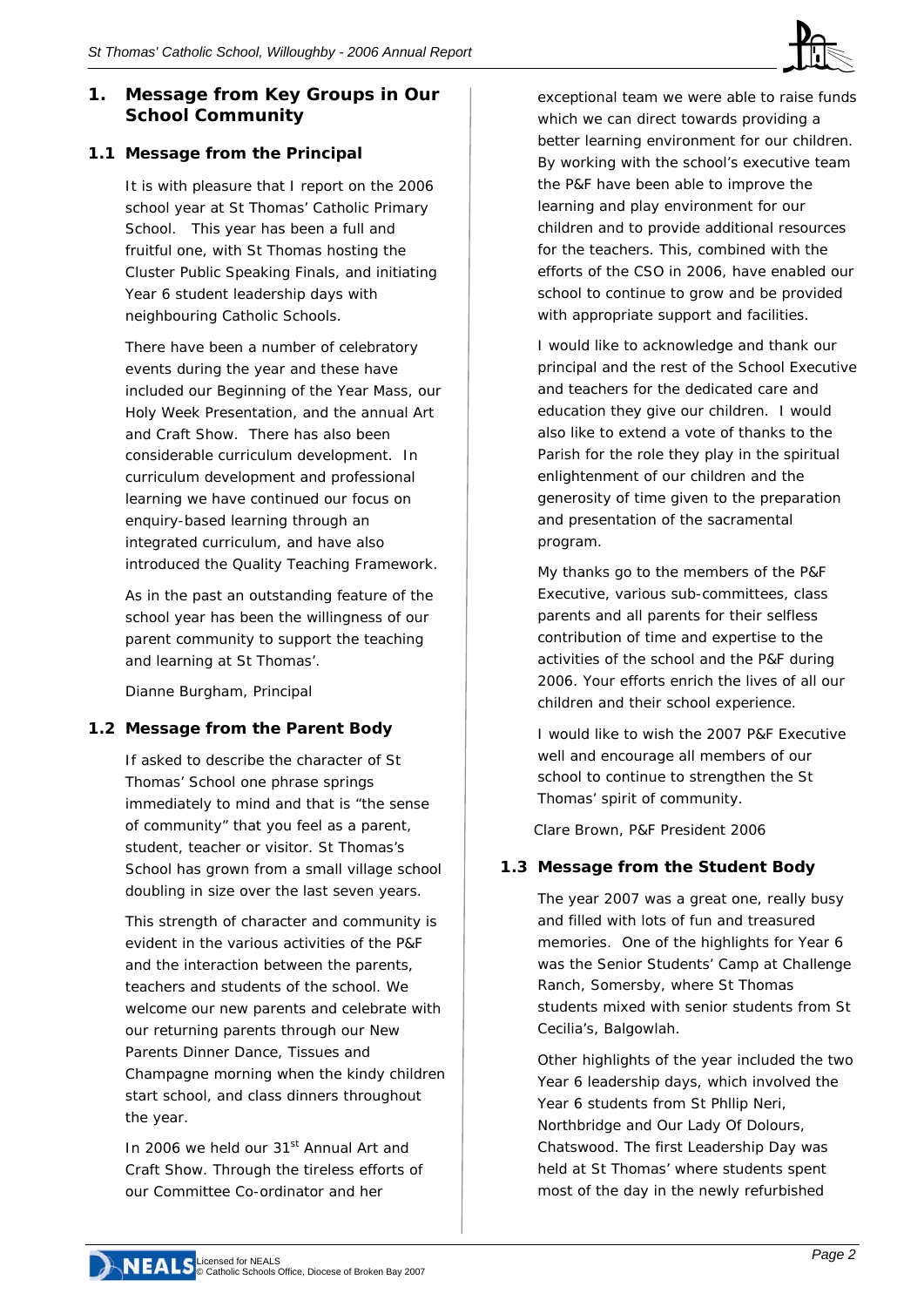cottage mixing with the other students as well as listening to guest speakers, Mr Dave Borean and Constable Lyn Kennedy, and senior school students from Mercy College and St Pius X College Chatswood. It was obvious that the students present gained a lot from these experiences, in particular learning the qualities of a good leader and how to practise these.

One of the most exciting times was definitely the Year 6 graduation and students had a lot of fun putting it all together at a retreat day held at the home of two Year 6 students. Although the day was filled with lots of swimming, laughs and fun, it played a huge part in the preparation for the graduation mass which took place on 14 December 2006.

*Sarah Antico, Year 6, 2006* 

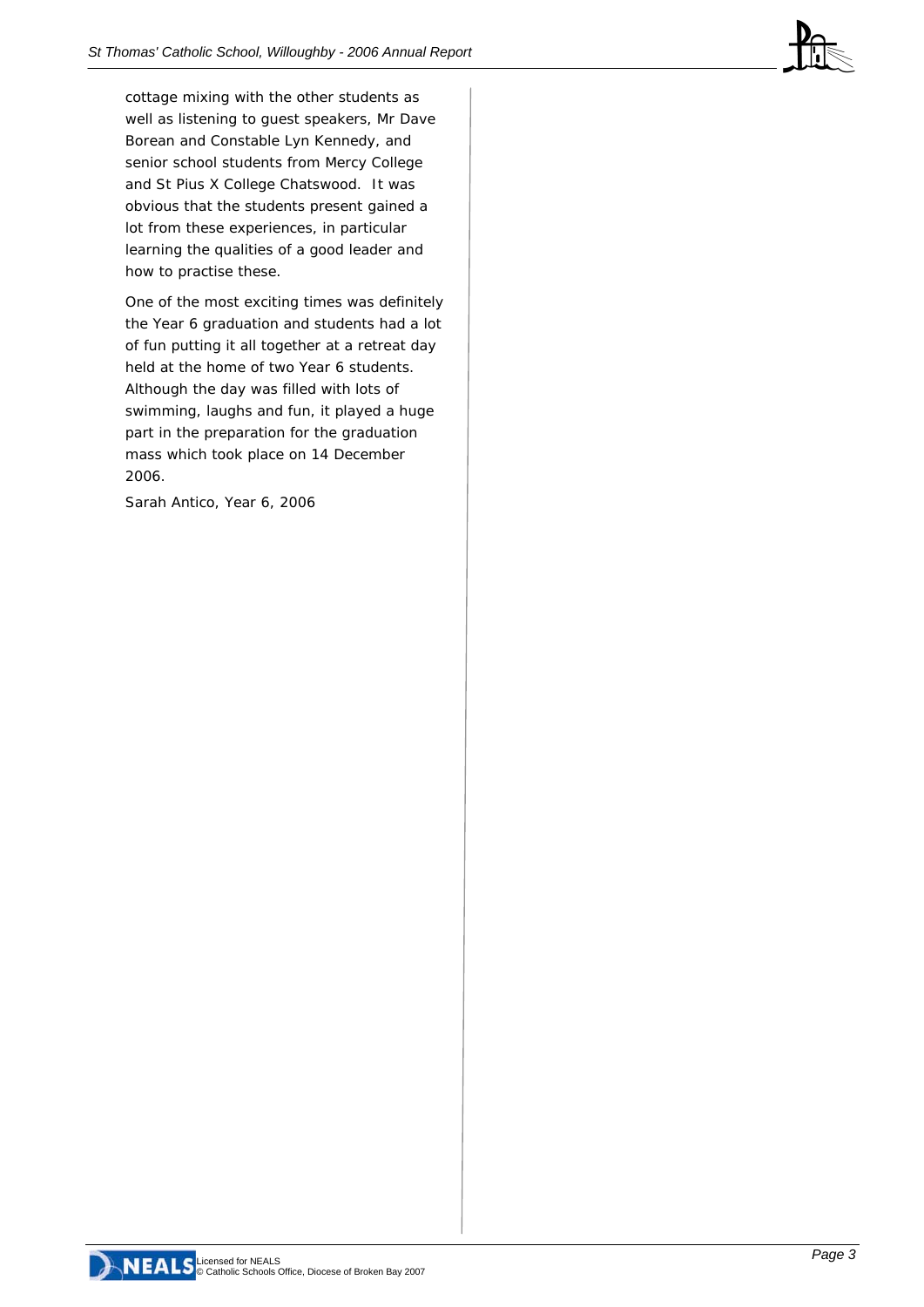

#### **2.1 Introduction**

St Thomas' Catholic School is a coeducational primary school catering for students from Kindergarten to Year 6. It is situated on the lower North Shore of Sydney in the parish of Willoughby in the Diocese of Broken Bay. Students are drawn from the suburbs of Willoughby, Artarmon, Northbridge, Chatswood, Roseville, Naremburn, Middle Cove and Castlecrag.

The school enjoys a positive profile in the local community with a high demand for places.

As in the past an outstanding feature of the school year has been the willingness of our parent community to support the teaching and learning at St Thomas'.

#### **2.2 Student Profile**

The following information describes the student profile for 2006:

|         |    | Girls Boys LBOTE* Indigenous Total |     |
|---------|----|------------------------------------|-----|
| 131 116 | 24 | $^{\circ}$                         | 247 |

Contrary to previous years this data reflects a stabilisation in the school's enrolment figures, and can be explained by the larger than usual number of students from Year 3 and 4 students who left at the end of 2005 to take up places at private schools. The school had a healthy Kindergarten enrolment of 58 students.

#### **2.3 Enrolment Policy**

The Diocese of Broken Bay has established an Enrolments Policy which is implemented by all schools in the Diocese. The full text of this policy can be found at:

[http://www.cso.brokenbay.catholic.edu.au/](http://www.cso.brokenbay.catholic.edu.au/resources/pdfs/Policy-Enrolment_Apr2006.pdf) [resources/pdfs/Policy-](http://www.cso.brokenbay.catholic.edu.au/resources/pdfs/Policy-Enrolment_Apr2006.pdf)[Enrolment\\_Apr2006.pdf](http://www.cso.brokenbay.catholic.edu.au/resources/pdfs/Policy-Enrolment_Apr2006.pdf)

The implementation of this policy is monitored by the Catholic Schools Office.

#### **2.4 Staff Profile**

The school executive consists of the Principal, the Assistant Principal, the Religious Education Co-ordinator and two Co-ordinators with curriculum responsibilities.

The NSW government requires that this report details the number of teachers in each of the following categories:

- a) have teaching qualifications from a higher education institution within Australia or as recognised within the National Office of Overseas Skills Recognition (AEI-NOOSR) guidelines
- b) have qualifications as a graduate from a higher education institution within Australia or one recognised within the AEI-NOOSR quidelines but lack formal teacher education qualifications
- c) do not have qualifications as described in (a) or (b) but have relevant successful teaching experience or appropriate knowledge relevant to the teaching context. Such teachers must have been employed:
	- to 'teach' in NSW before 1 October 2004 (either on a permanent, casual or temporary basis), and
	- as a 'teacher' during the last five (5) years in a permanent, casual or temporary capacity.

| a  | b | C   | Total |
|----|---|-----|-------|
| 16 | 0 | . . | 16    |

#### **2.5 Teacher Attendance and Retention Rates**

The average teacher attendance rate during 2006 was 92.0%. This figure does not include teachers on planned leave.

The teacher retention rate from 2005 to 2006 was 75%.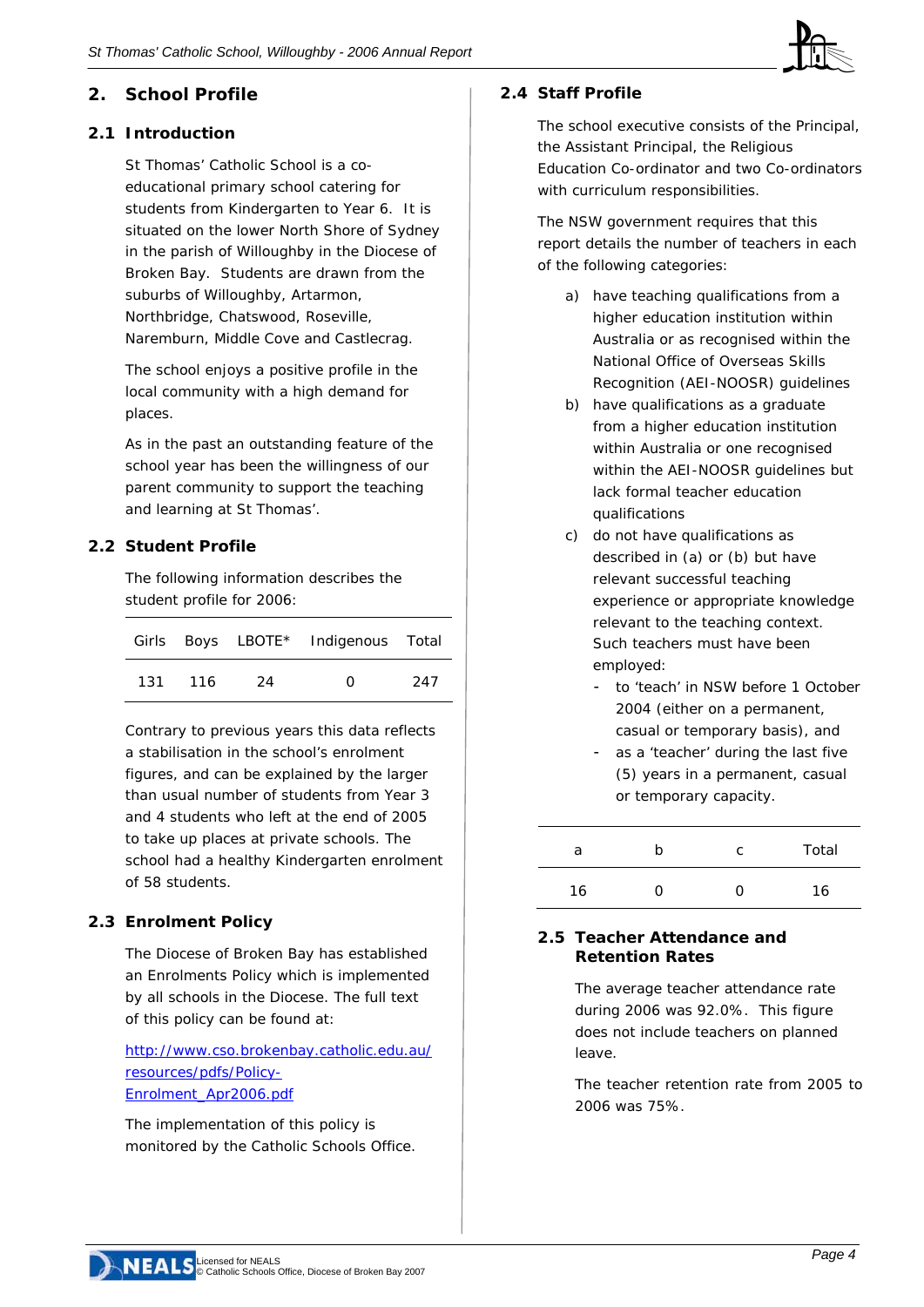#### **2.6 Teacher Satisfaction**

The high retention rate of teachers and the willing participation in professional learning indicate a high degree of teacher satisfaction.

#### **2.7 Student Satisfaction**

The positive atmosphere in the school and the energetic involvement of student leaders in the life of the school are an indication of the high degree of satisfaction.

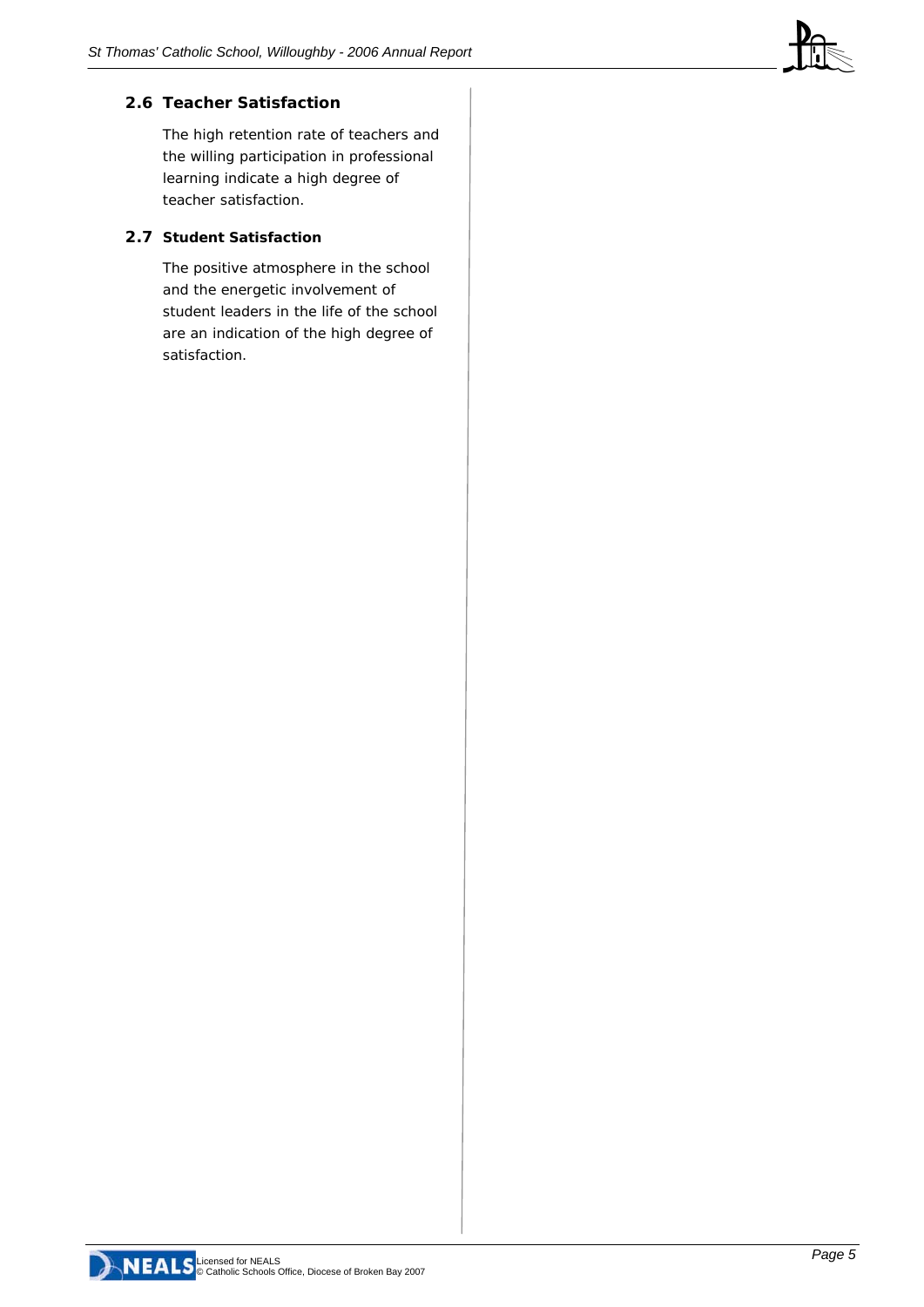

#### **3. Catholic Life and Mission**

#### **3.1 Catholic Heritage**

St Thomas' Catholic School commenced in 1928 when the Sisters of St Joseph from Mount Street, North Sydney were invited to staff the new school in Horsley Avenue. True to the motto of their founder, Mary MacKillop, 'Never see a need without doing something about it', they responded to the call and were a vital presence at the school until 1979. The Sisters received their teacher training at Mount Street Teachers' College, North Sydney and St Thomas' Catholic School later became one of the demonstration schools for College students.

When the school opened in 1928, the new building was used as both a school and a church. As numbers grew, plans were developed to build a new school to provide more classrooms. In 1991-92 a second major building and refurbishment project was undertaken. A major upgrade of the front playground was carried out in 2001.

The Sisters of St Joseph continued to be a presence in the school and the parish until 1979, and their charism has endured throughout the years with St Thomas' Catholic School renowned for the pastoral care and sense of hospitality which exists within the school community.

#### **3.2 Liturgical Life**

The community gathered to celebrate our faith on many occasions throughout the 2006 school year. For example:

Class Masses for Years 3-6 were celebrated most Fridays throughout each term. Years K-2 each celebrated Liturgies of the Word throughout each term. These were led by priests of the parish and parents attended in large numbers.

Twice each term a class took responsibility for participating in a special way in the 9.30am Sunday parish mass. This was always followed by a shared morning tea provided by the parents of that class.

The feast of the school's patron saint, St Thomas, was celebrated with Mass followed

by morning tea, a sausage sizzle and special activities, at the school. A planned visit to Bales Park was cancelled because of inclement weather.

Families were invited to Masses, Liturgies of the Word and presentations on a number of occasions throughout the year to mark significant dates and events in the lives of the community. These included:

- Holy Week Presentations
- Liturgies of the Word celebrating the Seasons of the Church's Year
- Liturgies of the Word (St Patrick's Day, The Annunciation, Anzac Day, Mission-Life for All, Remembrance Day)
- Whole school focus on the Rosary during October
- School Masses (St Thomas' Day, Blessed Mary MacKillop Day, Sacred Heart, Our Lady Help of Christians, Mother's Day, Father's Day, Grandparents' Day, Beginning and End of Term Masses).

As the year drew to a close the graduation of the Year 6 students was celebrated with the community at a special Graduation Mass. This was preceded by a Year 6 Retreat Day during which the children collaboratively prepared parts of their Graduation Mass. The year ended with the annual Carol Evening where Year 6 students were each presented with a Graduation Candle. A special Advent Mass at which all school leavers were acknowledged and farewelled was celebrated on the last day of the academic school year.

The school prayer is recited each week at the Monday morning assembly, fortnightly assemblies and during class prayers.

#### **3.3 The School in the Life of the Parish and Diocese**

The students and teachers of St Thomas' joined with the parishioners of St Thomas at the 9.30am Mass to celebrate the beginning of the school year on Sunday February 12.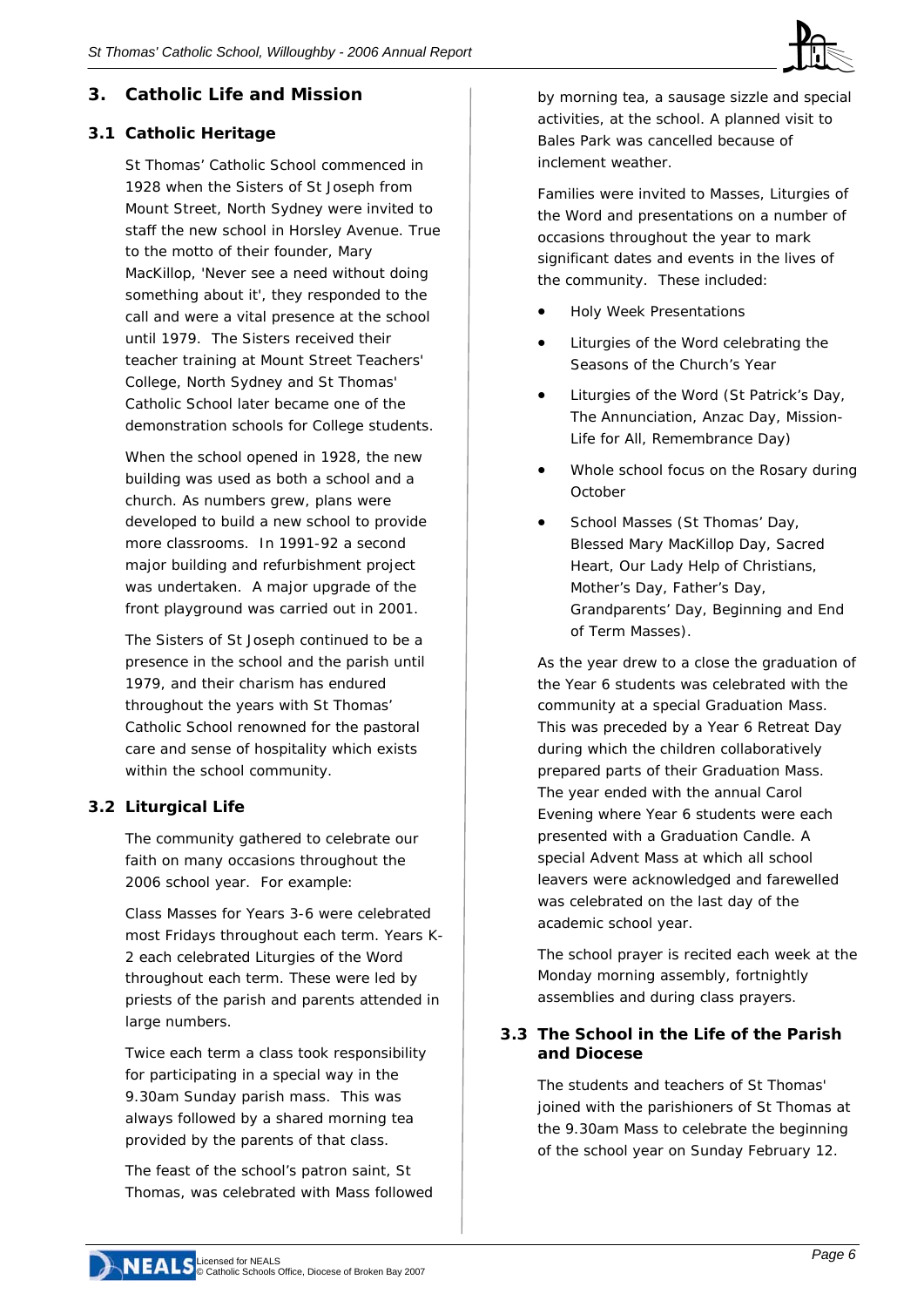

On the fourth Sunday of each month during term time a class took responsibility for preparing the 9.30am Sunday Mass.

The parish hall was used on a weekly basis for Music and for Friday assemblies.

Children in Years 2 and 3 took part in parish programs to prepare them for the Sacrament of Reconciliation, First Communion and Confirmation. This was supported by school Religious Education programs.

The school joined with the parish collecting Christmas gifts and food for recently arrived refugees in the Sudanese community, and supporting the Lenten and Advent Appeals.

#### **3.4 Religious Education Curriculum**

In 2006 classroom teachers deepened their knowledge of the CSO Religious Education Modules. They were supported and supervised in this by personnel from the Mission Services team and the REC.

A revised Scope and Sequence was developed and resources were purchased to support the RE Modules.

#### **3.5 Catholic Worldview**

With a view to developing an awareness of the needs of people in third world countries, children participated in a special Liturgy of the Word following Mission Week. The particular focus was on the work of Caritas and a cake stall was held to raise money. This was led by Year 5/6 school leaders and their teacher.

Year 5 students represented the school at the annual Diocesan Mission Mass.

A presentation by Mary Rajca on the work of the Mercy Sisters with the poor of Peru was followed by a stall selling goods made by women of Peru. All monies raised was sent directly back to the community in Peru.

Year 6 students joined with Year 6 students from schools in the North Shore cluster to celebrate the annual Year 6 Cluster Mass.

All students and teachers participated in a School Clean Up to coincide with the Clean Up Australia project.

Two Year 5 students participated in Kids Congress. Their chosen topic was "Care of our Environment." One of their initiatives was to organise a school rubbish free day.

School families participated in St Vincent de Paul food and clothing appeals during the year.

#### **3.6 Parent Participation**

Parents are acknowledged as the primary educators of their children and the school ensures that they are informed and included in various aspects of the Catholic life and mission of the school. In 2006 parents were kept informed through the following activities:

- invitations to participate in school and class liturgies and celebrations;
- a presentation by one of the Information, Communication and Learning Technology Education Officers from the Catholic Schools Office at a Parents' and Friends' meeting in Term 2 to inform parents about the A to E reporting to parents ;
- regular information in weekly newsletters;
- Sunday class masses with the parish family once a month;
- invitations to fortnightly school assemblies;
- open afternoons in classrooms each term;
- twice yearly written reports on student progress;
- parent teacher interviews in Terms 1 and 2, and in Term 4 if required.

School parents were actively involved in preparing and co-ordinating a number of social events. For example: the Mother's Day Stall, the Father's Day Breakfast and the morning tea for Grandparents' Day. Throughout the year they also provided morning tea on Sunday mornings after each School and Class Mass. The Parents' and Friends' Association Pastoral Care Coordinator was very active throughout the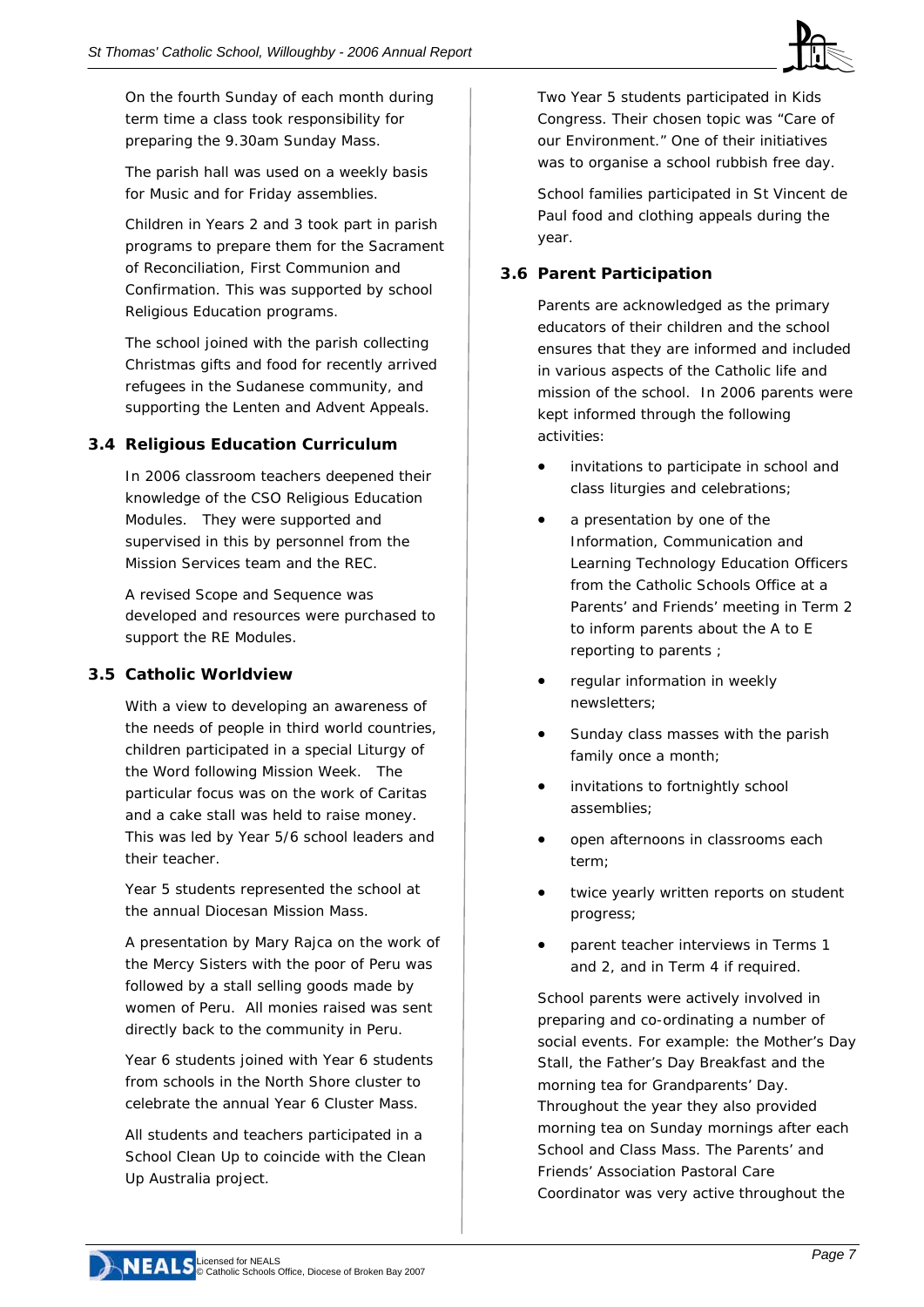year organising the provision of meals, transport for those in need and constantly liaising with the principal and parish priest.

The parents of the Year 4 students organised and coordinated hospitality for the 2007 Kindergarten parents on the school's three Kindergarten Orientation mornings.

The parents of Year 1 and Kindergarten students organised the annual BBQ held after the St Thomas' Carol Evening.

#### **3.7 Professional Learning in Catholic Life and Mission**

In 2006 professional development activities in Religious Education included:

- participation in the Ministry for Teachers II course (one teacher);
- participation in the Ministry for Teachers I course (two teachers)
- completion of the Certificate of Religious Education (two teachers);
- full staff participation in the Adult Faith Formation Program. The staff covered the prerequisite unit, Catholic Worldview, and the module, Church – A Community of Disciples.

The Diocesan Policy on Professional Requirements for the Accreditation of Teachers of Religious Education can be found at:

[http://www.cso.brokenbay.catholic.edu.au/](http://www.cso.brokenbay.catholic.edu.au/resources/pdfs/Policy-Rqs_Accrd_Tchrs_RE.pdf) [resources/pdfs/Policy-](http://www.cso.brokenbay.catholic.edu.au/resources/pdfs/Policy-Rqs_Accrd_Tchrs_RE.pdf)[Rqs\\_Accrd\\_Tchrs\\_RE.pdf](http://www.cso.brokenbay.catholic.edu.au/resources/pdfs/Policy-Rqs_Accrd_Tchrs_RE.pdf)

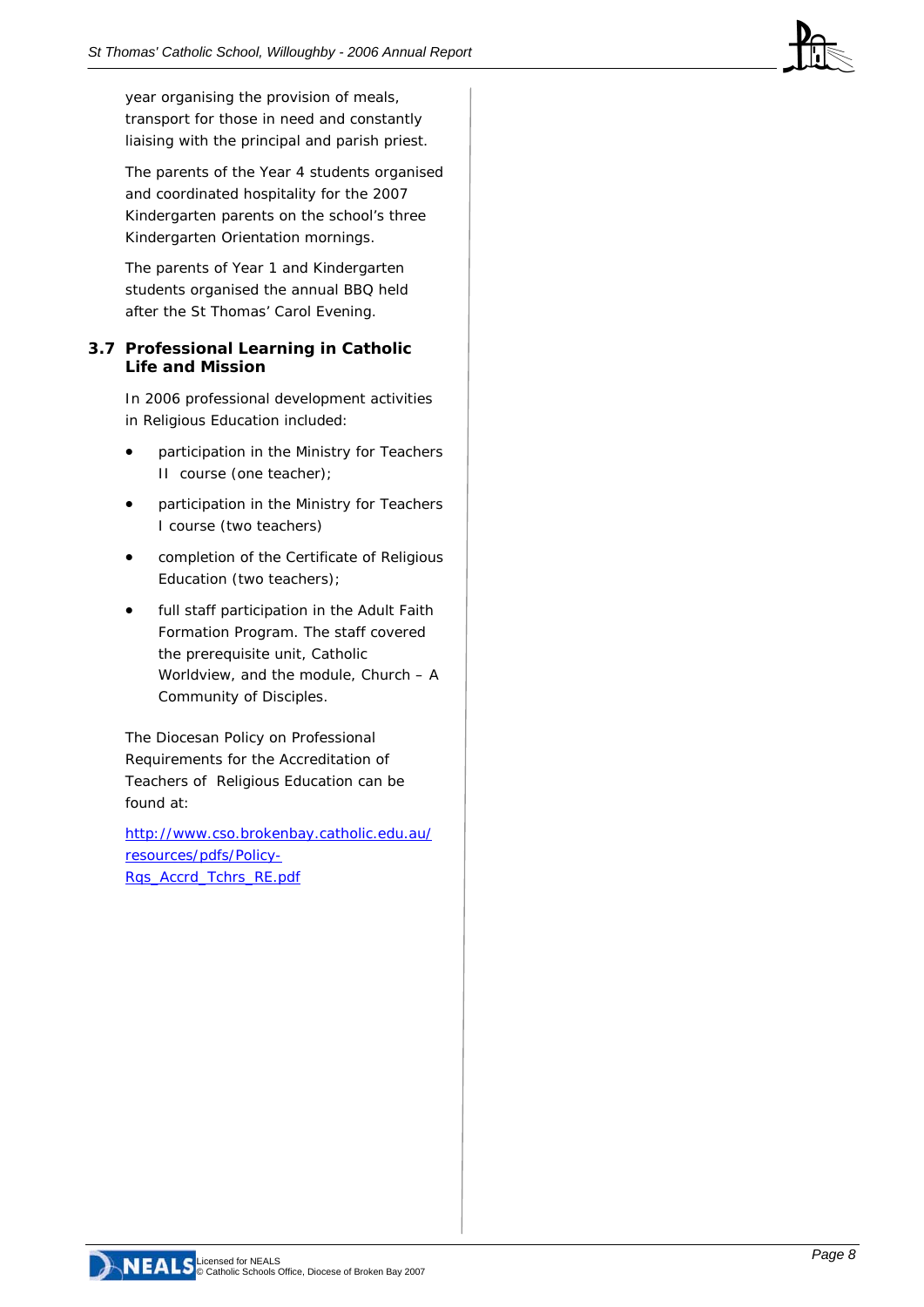

#### **4. Pastoral Care**

#### **4.1 Diocesan Policies**

The Diocese of Broken Bay has established Pastoral Care and Discipline Policies which are implemented by all schools in the Diocese. The full text of these policies can be found at:

[http://www.cso.brokenbay.catholic.edu.au/](http://www.cso.brokenbay.catholic.edu.au/resources/pdfs/Policy-Pastoral_Care_Oct05.pdf) [resources/pdfs/Policy-](http://www.cso.brokenbay.catholic.edu.au/resources/pdfs/Policy-Pastoral_Care_Oct05.pdf)[Pastoral\\_Care\\_Oct05.pdf](http://www.cso.brokenbay.catholic.edu.au/resources/pdfs/Policy-Pastoral_Care_Oct05.pdf) and

[http://www.cso.brokenbay.catholic.edu.au/](http://www.cso.brokenbay.catholic.edu.au/resources/pdfs/Policy_-_Student_Discipline_Policy_Oct05.pdf) [resources/pdfs/Policy\\_-](http://www.cso.brokenbay.catholic.edu.au/resources/pdfs/Policy_-_Student_Discipline_Policy_Oct05.pdf) Student Discipline Policy Oct05.pdf

The implementation of these policies is monitored by the Catholic Schools Office.

#### **4.2 School Implementation of Diocesan Policy**

Diocesan policies on Pastoral Care, Anti-Bullying and Anti-Harassment underpin all attention and responses to pastoral care issues at St Thomas'. In 2006 all pastoral care matters related to student welfare were discussed in confidence with caregivers, appropriate responses decided on and action taken. Records are kept in the school Discipline Book or the student file.

The St Thomas' Code of Behaviour was reviewed and amended. This was completed with input and discussion between students, staff and parents and has resulted in a greater awareness of stated consequences for individual's actions. Communication with parents of students who re-offend has had the added benefit of greater parent support and involvement.

The school continued the "Buddy" program for Kindergarten, with Year 5/6 students providing support to the Kindergarten teachers in the first few months of the new school year and establishing relationships with Kindergarten students.

Year 6 students attended a Personal Development camp at Challenge Ranch with Year 6 students from St Cecilia's School, Balgowlah which gave the senior students the opportunity to build relationships with a wider group of peers.

A very successful gold coin collection supporting children with cystic fibrosis was undertaken on the school's Open Classroom afternoon.

#### **4.3 Pastoral Care of Families**

A number of formal and informal structures exist to support families within the school community. In 2006 these included:

- access to student counselling;
- co-ordination of practical community support through the Parents' and Friends' Pastoral Care Co-ordinator.
- advice and referral to other support agencies such as Centacare.

#### **4.4 2006 Initiatives**

With the revision and amendment of the school rules that are established and known within the school community, the school continued using School Houses as a strategy for organisation in 2006. Each School House was named after a former parish priest. All students identify with their House and its Colour and work cooperatively towards being awarded house points.

A new procedure for children's lining up was introduced in 2006 with children lining up in their house groups, rather than in class lines. This proved to be a most successful initiative with students moving in a more orderly manner from the assembly area to their classrooms.

The introduction of the House Shield was also a successful initiative with the shield being presented each week to the leaders of the house team with the most points. At the end of each term the winning house was rewarded.

#### **4.5 Resolving Issues**

The Diocese of Broken Bay has established a Complaints Handling Policy which is implemented by all schools in the Diocese. The full text of this policy can be found at:

[http://www.cso.brokenbay.catholic.edu.au/](http://www.cso.brokenbay.catholic.edu.au/resources/pdfs/Policy-Complaints_Handling.pdf) [resources/pdfs/Policy-](http://www.cso.brokenbay.catholic.edu.au/resources/pdfs/Policy-Complaints_Handling.pdf)[Complaints\\_Handling.pdf](http://www.cso.brokenbay.catholic.edu.au/resources/pdfs/Policy-Complaints_Handling.pdf)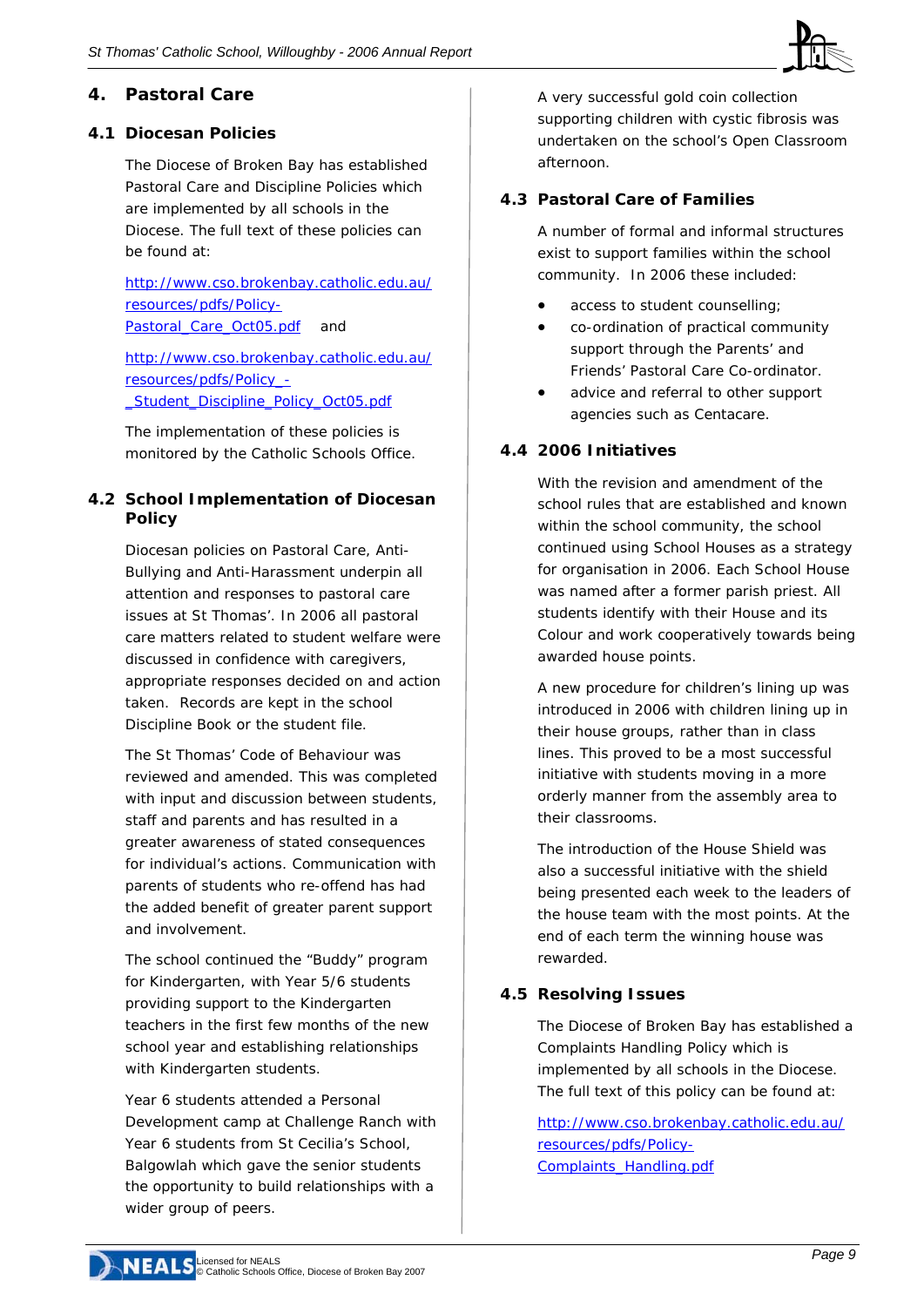The implementation of this policy is monitored by the Catholic Schools Office.



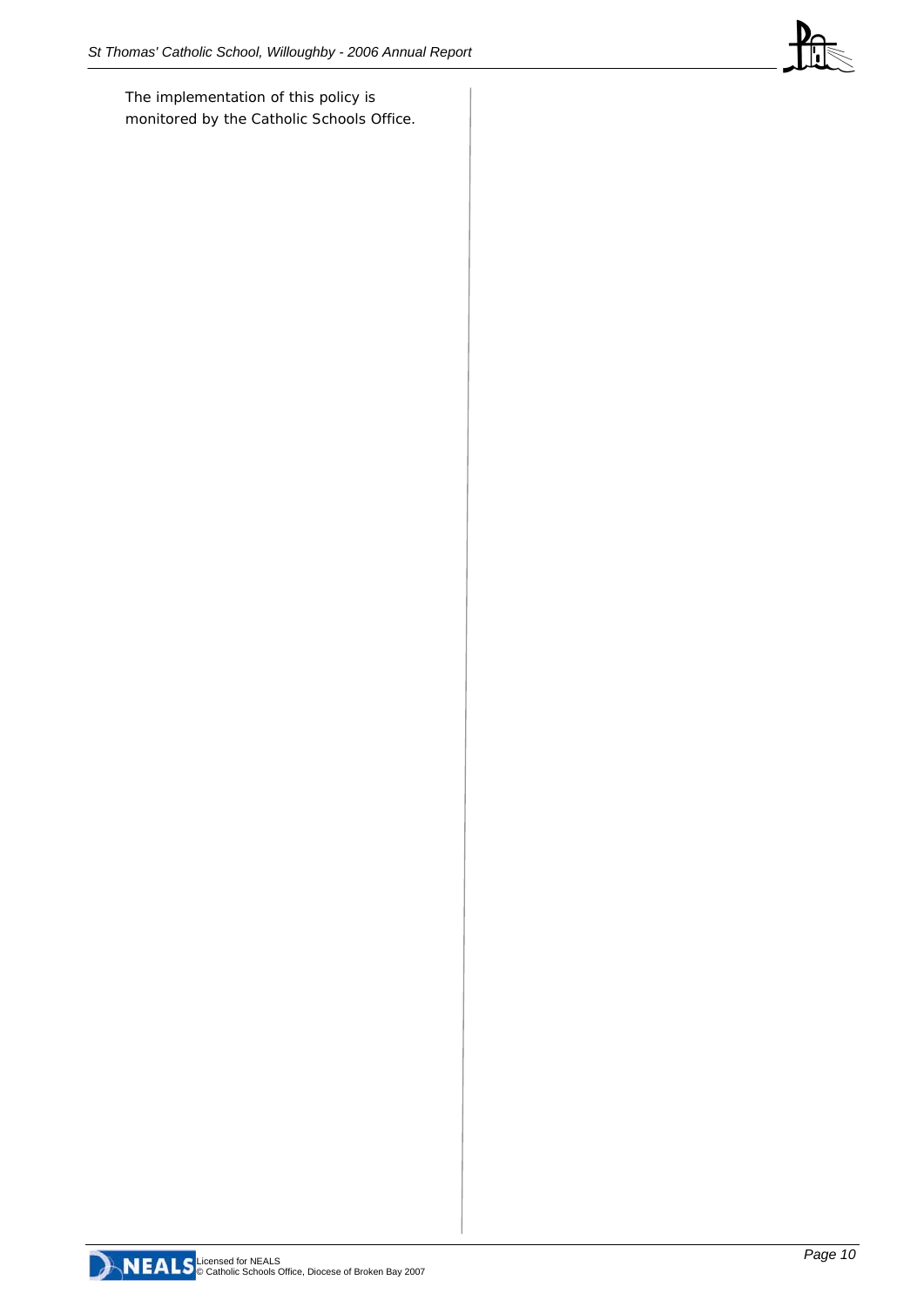#### **5. Excellence in Teaching and Learning**

#### **5.1 Curriculum Overview**

Staff members continually seek to develop and improve the delivery of curriculum at St Thomas'.

In 2006 there was a professional development focus on developing teacher understanding and use of assessment tools and in particular learning about the A to E online reporting system.

The teachers continued to develop an integrated enquiry-based approach to children's learning where outcomes for a number of Key Learning Areas are addressed in one unit of work. This approach reinforces student learning and enables them to construct meaning and deepen their understanding of concepts in an interconnected way. Parents continued to be informed about this through newsletters and regular guided tours of classrooms.

In 2006 students with special needs continued to have their needs met through the provision of Individual Learning Programs and intensive input from the school's special needs teacher. This was achieved with support from Educational Services at the CSO. Meetings were also held with CSO Education Officers who supported and guided teachers in providing for high achieving and gifted students.

#### **5.2 Approach to Teaching and Learning**

A professional approach to the responsibilities of teaching is an important element in the mission of all Catholic schools. In 2006 staff at St Thomas' committed to a significant Broken Bay Pedagogy initiative, the Quality Teaching Framework.

In Term 1 members of the school's executive attended the three-day Broken Bay Pedagogy in Practice Conference, focussing on the Quality Teaching Framework. As a result professional learning opportunities for the staff were implemented. This was achieved through a staff development day held on 31 July 2006, which introduced

teachers to the Quality Teaching Framework, and through a number of follow up staff meetings throughout Terms 3 and 4, which deepened teacher understanding of the elements of the Quality Teaching Framework.

The Quality Teaching Framework encourages professional reflection and dialogue within a framework based on the dimensions of quality teaching, significance and supportive learning environment.

#### **5.3 Significant Initiatives**

In 2006 the importance of literacy learning in Kindergarten and Years 1 and 2 was again emphasised and all specialist classes for infants were timetabled so that they had an uninterrupted literacy block between 9am and 11am.

The online reporting format provided by the Catholic Schools Office was used by all teachers for reporting student achievement to parents. Follow up interviews were offered to all parents.

In 2006 there was an emphasis on developing teacher understanding about assessment and successful use of assessment to improve student learning. Professional development to support this initiative included a twilight inservice followed by a series of staff meetings. These were run by specialist staff from the Catholic Schools Office. As a result of this professional development teachers reviewed the school-wide mandated standardised testing and revised the written tracking of results.

#### **5.4 Student Achievement (BST)**

In 2006, 43 Year 3 and 13 Year 5 students sat the Basic Skills Tests (BST).

#### *Literacy*

The table below shows the percentage of students in Year 3 who achieved each band for overall literacy achievement both at the school and also in the state. Analysis of this data shows that 73% of St Thomas' students scored in the top two bands (Bands 4 and 5) as compared to 42% of the state.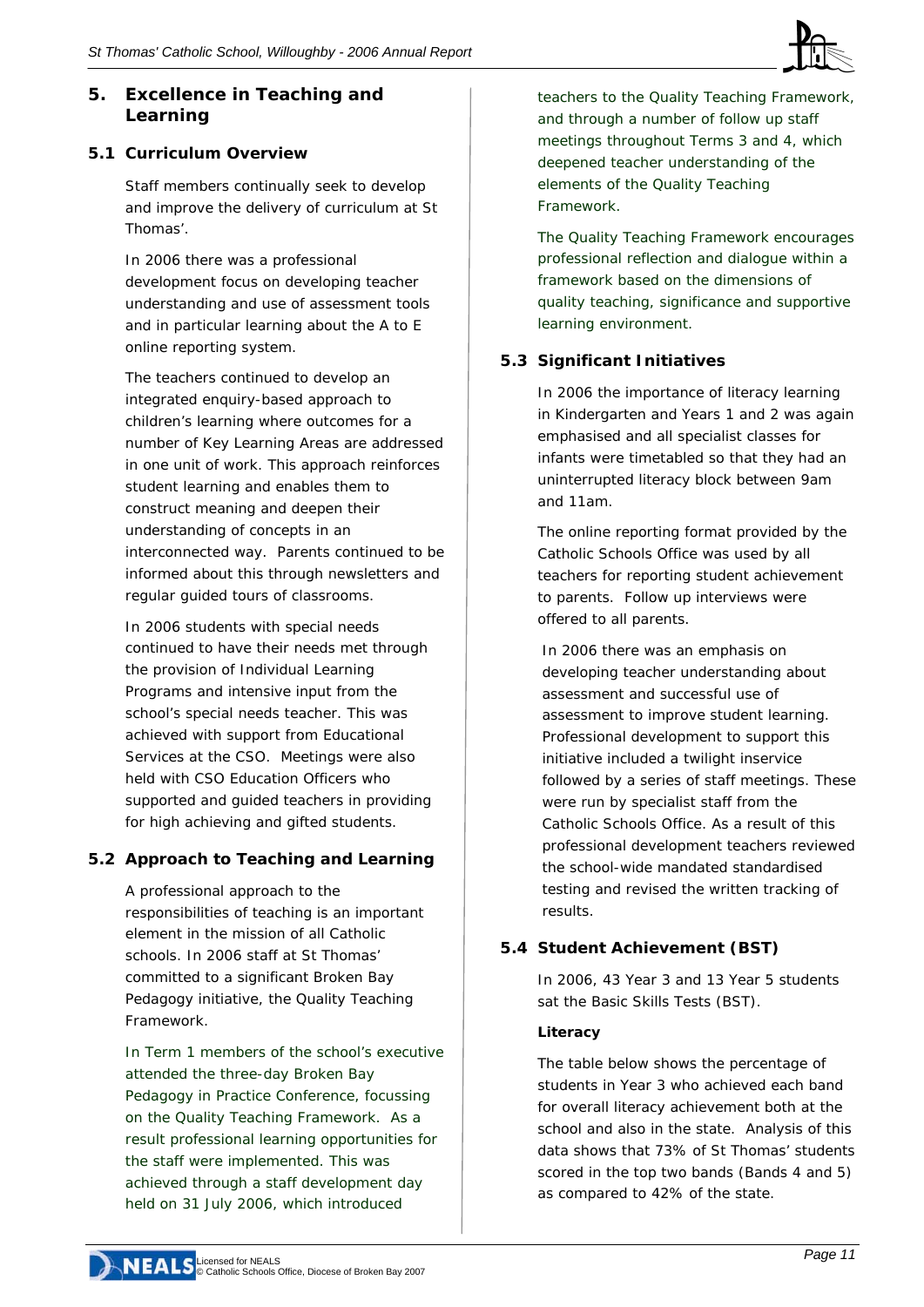

**Table 1: Percentage of St Thomas' Year 3 Students in each Skill Band for Literacy Achievement compared to State** 

|        | School | State |
|--------|--------|-------|
| Band 5 | 35     | 14    |
| Band 4 | 38     | 28    |
| Band 3 | 25     | 32    |
| Band 2 | ર      | 19    |
| Band 1 |        | Զ     |

Overall the 2006 Year 3 literacy scaled scores were consistent with a steady increase in scores recorded by Year 3 students at St Thomas' since 2002. The following table compares Year 3 student performance in literacy (reading and language) to statewide performance over time. Since 2002 the average scaled score for Year 3 Literacy St Thomas' has been consistently above the state performance.

#### **Table 2: Scaled scores for Year 3 Student Performance at St Thomas' and statewide since 2002**

| Year | School | State |
|------|--------|-------|
| 2002 | 54.9   | 50.6  |
| 2003 | 52.1   | 50.6. |
| 2004 | 55.4   | 50.5  |
| 2005 | 54.6   | 50.8  |
| 2006 | 55.2   | 50.7  |

The following table shows the percentage of Year 3 students in each band for writing achievement both at the school and the state.

**Table 3: Percentage of St Thomas' Year 3 Students in each Skill Band for Writing Achievement compared to State** 

|        | School | State |
|--------|--------|-------|
| Band 5 | 26     | 13    |
| Band 4 | 45     | 25    |
| Band 3 | 26     | 36    |
| Band 2 | 2      | 18    |
| Band 1 | ი      |       |

The following table shows the percentage of students in Year 5 who achieved each band for overall literacy achievement at the school and also in the state. Analysis of this data shows that 54 % of students scored in the top two bands as compared to 50% of the state.

**Table 4: Percentage of St Thomas' Year 5 Students in each Skill Band for Literacy Achievement compared to State** 

|        | School | State |
|--------|--------|-------|
| Band 6 | 31     | 22    |
| Band 5 | 23     | 28    |
| Band 4 | 46     | 29    |
| Band 3 | റ      | 14    |
| Band 2 | ∩      | 5     |
| Band 1 |        |       |

The following table compares Year 5 student performance in literacy to statewide performance and illustrates trends in student performance over time.

| Table 5: Scaled scores for Year 5 Student |
|-------------------------------------------|
| Performance at St Thomas' and statewide   |
| since 2002                                |

| Year | School | State |
|------|--------|-------|
| 2002 | 58.4   | 57.8  |
| 2003 | 56.0   | 57.5. |
| 2004 | 63.1   | 57.4  |
| 2005 | 59.9   | 57.0  |
| 2006 | 60.4   | 57.3  |

The following table shows the percentage of Year 5 students in each band for writing both at the school and statewide. Analysis of the data shows that 77% of St Thomas students scored in the top two bands as compared with 51% of students in state schools.

**Table 6: Percentage of St Thomas' Year 5 Students in each Skill Band for Writing Achievement compared to State** 

|        | School | State |
|--------|--------|-------|
| Band 6 | 23     | 20    |
| Band 5 | 54     | 31    |
| Band 4 | 23     | 25    |
| Band 3 |        | 17    |
| Band 2 | ∩      | 5     |
| Band 1 |        | 2     |

#### *Numeracy*

The Basic Skills Test (BST) in numeracy is used to assess student achievement in aspects of number, space, measurement and working mathematically. In 2006, 43 Year 3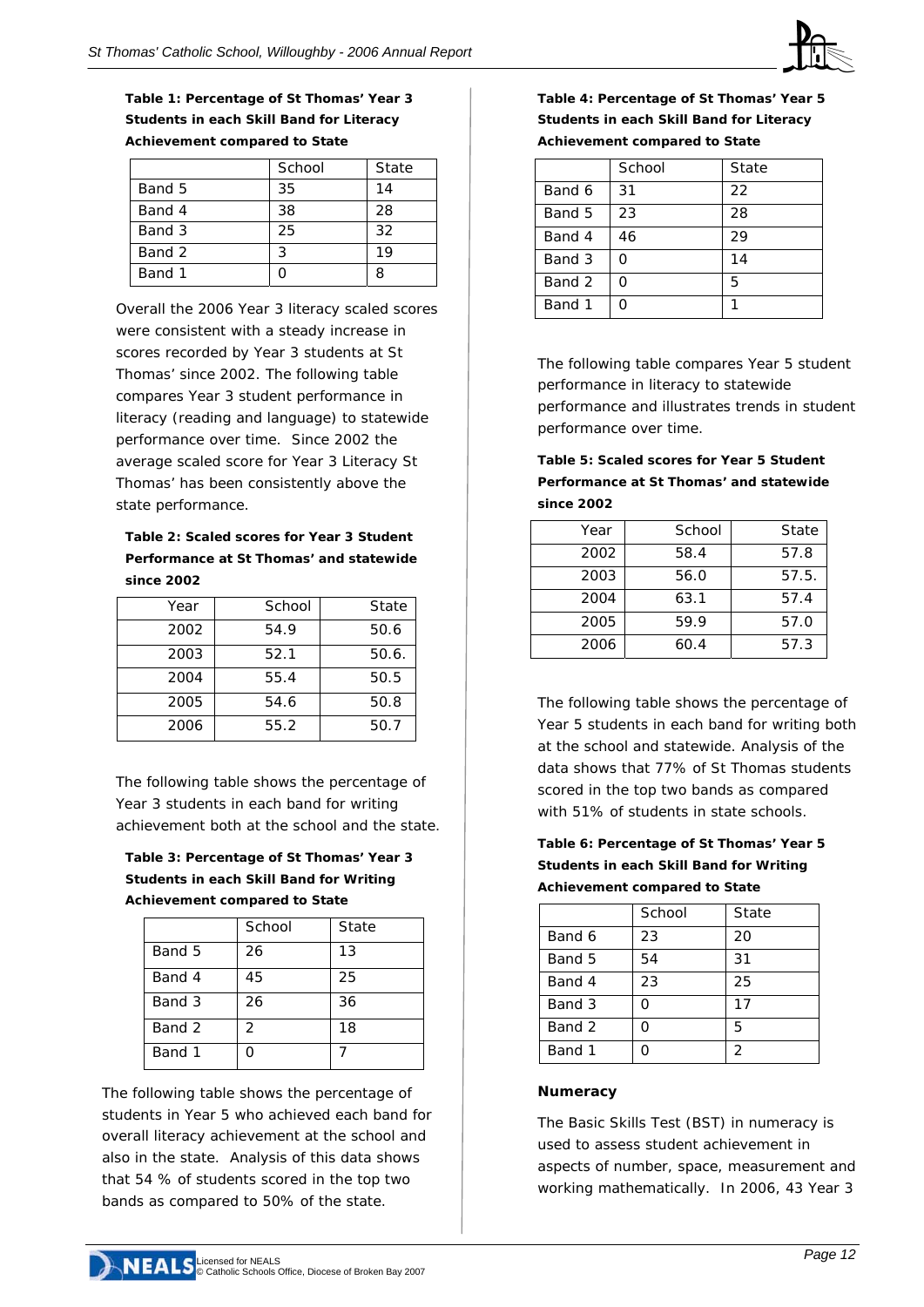

and 13 Year 5 students completed the Basic Skills Test in numeracy.

The following table shows the percentage of Year 3 students who achieved in each band for overall numeracy achievement. Analysis of this data in numeracy shows that 66% of students scored in the top two skill bands as compared with 46% across the state.

#### **Table 7: Percentage of St Thomas' Year 3 Students in each Skill Band for Numeracy Achievement compared to State**

|        | School | State |
|--------|--------|-------|
| Band 5 | 29     | 22    |
| Band 4 | 37     | 24    |
| Band 3 | 29     | 26    |
| Band 2 | O      | 19    |
| Band 1 | 5      | 9     |

The following table shows the percentage of Year 5 students who achieved in each band for overall numeracy achievement. Analysis of this data shows that 84% of students were placed in the top two skill bands compared with 56% across the state.

#### **Table 8: Percentage of St Thomas' Year 5 Students in each Skill Band for Numeracy Achievement compared to State**

|        | School | State |
|--------|--------|-------|
| Band 6 | 38     | 30    |
| Band 5 | 46     | 26    |
| Band 4 | 15     | 24    |
| Band 3 | O      | 15    |
| Band 2 | 0      | 5     |

The following table compares Year 5 student performance in numeracy to state-wide performance and illustrates trends in student performance over time.

**Table 9: Trends in St Thomas' Year 5 Student Performance over 5 years compared to Year 5 performance statewide**

| Year | <b>State</b> | <b>School</b> |
|------|--------------|---------------|
| 2002 | 60.2         | 59.8          |
| 2003 | 60.0         | 60.4          |
| 2004 | 60.7         | 65.3          |
| 2005 | 60.4         | 61.4          |
| 2006 | 61.5         | 67.5          |

#### **Learning Gain**

The scores in the table below indicate the average growth achieved by students who sat for the BST in 2004 as Year 3 students and again in 2006 as Year 5 students, in literacy (reading and language), writing and numeracy at St Thomas' and for the same cohort of students in the state. The expected growth in BST scores is between 6-7. The following table indicates that this cohort of students demonstrated the expected growth in writing and numeracy but not the expected growth in literacy.

**Table 10: Average Growth achieved by students who sat for the BST in 2004 as Year 3 students and again in 2006 as Year 5 students** 

| 2006     | <b>School</b> | <b>State</b> |
|----------|---------------|--------------|
| Literacy | 5             | 6.8          |
| Writing  | 6             | 5.6          |
| Numeracy | 12.8          | 9.3          |

Analysis of available data reveals that:

- the average growth in numeracy achievement for boys in Year 5 was 13.5 compared with the average growth of 9.5 for Year 5 boys across the state;
- the average growth in numeracy achievement for girls in Year 5 was 12.5 compared with the average growth of 9.1 for Year 5 girls across the state.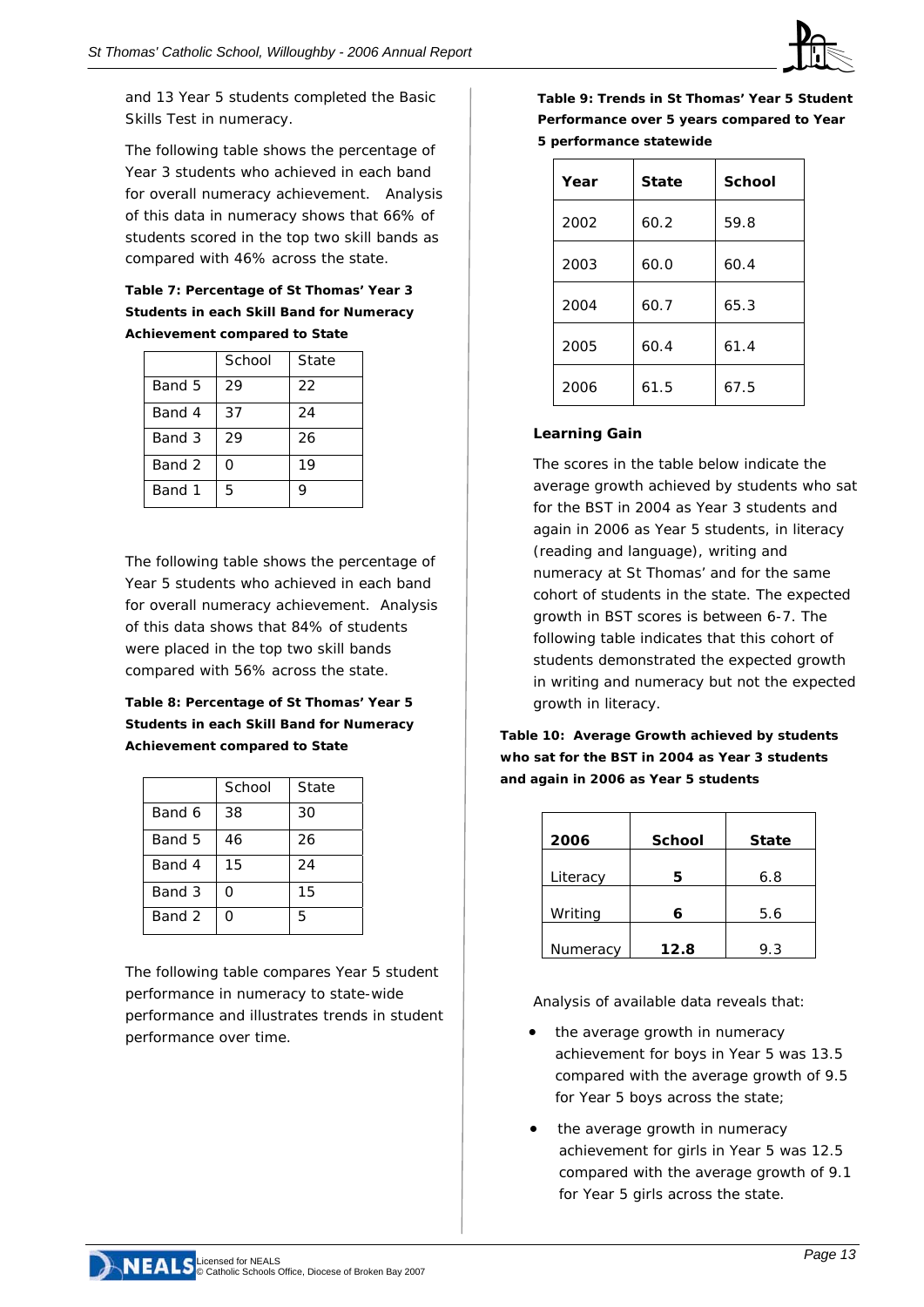

The Commonwealth Government has developed national benchmarks that describe the minimum acceptable standards for Year 3 and 5 students for reading, writing and numeracy.

The following two tables outline the:

*Percentage of Students in Year 3 who have surpassed the National Benchmarks since the school has had access to this data…* 

|      | Reading | Writing | Numeracy |
|------|---------|---------|----------|
| 2006 | 100%    | $100\%$ | 100%     |
| 2005 | 97%     | 97%     | 100%     |
| 2004 | 100%    | $100\%$ | 95%      |

*Percentage of Students in Year 5 who have surpassed the National Benchmarks since the school has had access to this data…* 

|      | Reading | Writing | Numeracy |
|------|---------|---------|----------|
| 2006 | 100%    | 100%    | 100%     |
| 2005 | 100%    | 100%    | 100%     |
| 2004 | 97%     | 100%    | 100%     |

#### **Targets for 2007**

Targets for 2007 will be based on a thorough analysis of 2006 BST data alongside whole staff professional development planned for early 2007. Observation survey in Year 1 will target students at risk and provide information for explicit teaching. Informal and formal assessment will impact on teaching and learning programs as well as target individual student needs. Specific targets related to BST have been identified:

Target 1 - To increase use of assessment data to direct teaching and learning.

Strategies to achieve this target include:

- providing professional development to staff on linking explicit teaching/learning strategies with student learning needs identified in standardised testing;
- refinement of school wide tracking of student achievement and mandated standardised testing.

Target 2 - To improve literacy skills across the school.

Strategies to achieve this target include:

• providing professional development to staff on explicit teaching/learning strategies;

- use of outside experts to assist staff in analysing results of Basic Skills Testing and Observation Surveys, identifying student needs and developing learning programs to specifically meet needs of students;
- application of the Quality Teaching Framework to all literacy teaching.

#### **5.5 Information, Communication and Learning Technologies (ICLT)**

School commitment to enhancing learning through the use of information, communication and learning technologies continued throughout 2006 with the purchase of eight laptop computers for the use of Stage 2 students, and three digital cameras. Teachers made extensive use of the digital cameras and video cameras as tools for learning.

During 2006 staff continued to use CASTnet (an internet delivery system) and "myinternet" (an online learning environment) to support teaching and learning. A number of teachers developed Classpages which were accessible by students from home.

#### **5.6 Professional Learning**

All teachers participated in a range of professional learning activities in 2006.

Over the year, staff took part in a number of training projects and courses. These took the form of one-day inservices, after school seminars, conferences, staff development days, postgraduate study and ongoing projects. Professional learning covered a number of areas, and included:

- staff development days covering a Catholic worldview, an introduction to the Quality Teaching Framework, and review and development of school Vision and Belief Statements;
- within-school support from visiting specialists in literacy, gifted education and integrated curriculum, and assessment and reporting;
- attendance at courses and conferences on spirituality; leadership; Athena library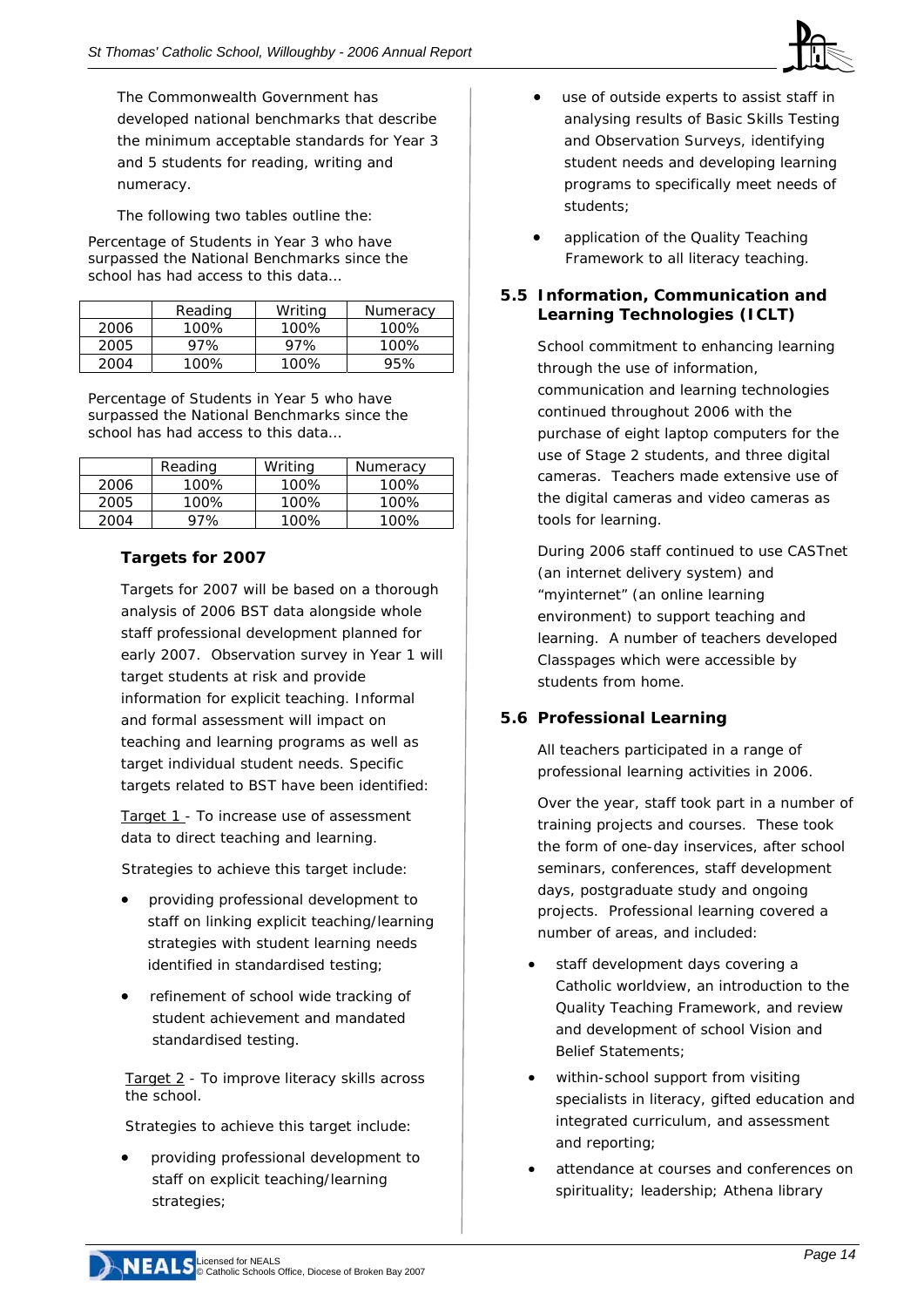systems; information and communication; literacy; first aid, and women in the workplace;

- interschool training such as CPR updates;
- anaphylactic information and training;
- attendance at inservices in teacher mentoring, basic skills analysis, hearing impairment, beginning teacher issues and assessment and reporting

On a Diocesan level, staff were engaged in experiences such as:

- Athena library systems;
- CASTnet and SINA training;
- presentation of workshops at the Diocesan ICLT Learning and Teaching Conference.

One staff members also completed a course in middle management.

The average expenditure on professional learning per teacher in 2006 was \$1,880.

#### **5.7 Extracurricular Events**

Teaching and learning at St Thomas' is supported by a number of outside the classroom events. As well as events related to our Catholic character children had the opportunity to participate in the following:

- Interschool Debating
- Year 5 and 6 Camp
- Diocesan Swimming and Athletics Sports Carnivals
- Soccer, Netball and Basketball Gala Days
- K to 2 Swimming Program
- Year 3 to 6 Surf Skills Program
- St Thomas' Catholic School Festival of Public Speaking
- Year 6 Leadership Program
- Rock and Water Resilience Program
- Cluster and Diocesan Public Speaking Competition
- Diocesan Cross Country Trials.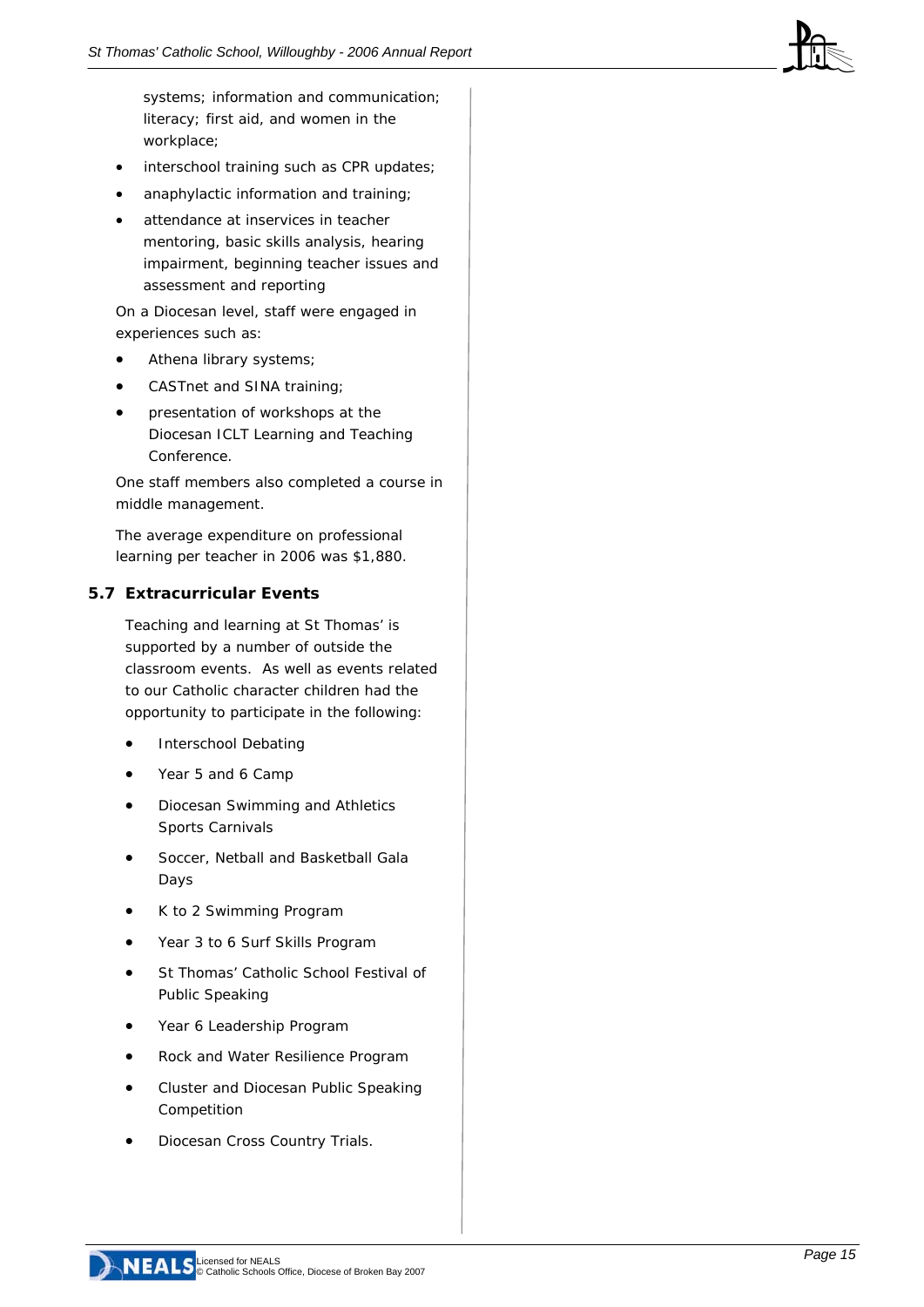#### **6. Extracurricular Program**

#### **Stage Three Debating**

In Terms 1 and 2, two teams of Year 5 and 6 students represented St Thomas' in the ISDA Debating Competition, at Monte St Angelo's Junior school. Two St Aloysius senior students coached the teams who performed admirably, and demonstrated increased skill levels throughout the term.

#### **Public Speaking**

Public speaking was promoted in all stages across the school. In Term 3 all students from Kindergarten to Year 6 participated in the St Thomas School's Festival of Public Speaking. Two Year 6 students then participated in the cluster's Public Speaking Finals.

#### **Sporting Gala Days**

Students from St Thomas' participated in a number of Gala Days which included swimming, cross country running, netball, basketball and soccer.

#### **Chess Club**

With the help of willing parents and a qualified chess teacher, many students from Kindergarten to Year 6 participated in weekly chess activities. These were held during lunch time once a week and were eagerly received by the students, who spent their lunch hour learning the intricacies of, and the skill involved in, the game of chess.

#### **Surf Skills Program**

Years 3 to 6 participated in a beach and surf skills program conducted at Manly Beach. It was held over a two day period in late Term 4. The program builds on, and extends, the swimming skills the students gain during previous years swimming lessons.

#### **Band**

In 2006 the school band performed at the annual St Thomas' Day celebration, Kindergarten Orientation Days, the annual Willoughby Band Festival and at the annual Christmas Carol evening in December. The band also played during the mass to celebrate the Feast of St Thomas.

Individual band members performed at various events throughout the year.

#### **Sports Club**

In 2006 the school initiated a lunchtime Sports Club which was supervised by professional Sports Consultants and a classroom teacher. The focus of the Club in 2006 was to provide an opportunity for children to learn skills of co-operation and sportsmanship within an informal, supervised setting. Seventy children regularly participated.

#### **Italian**

Throughout the year children in Years 2 to 6 participated in regular Italian lessons. This program was a collaborative initiative between the school and CoAsIt (Community Assisted Italian).

#### **Inter-School Leadership Days**

In Term 2 St Thomas Catholic School hosted a leadership day for Year 6 students of St Thomas' and two neighbouring schools. The program for the day included guest speakers, discussion groups with secondary school leaders, sports activities and a closing liturgy.

The following term Year 6 students attended a similar day at one of the neighbouring schools.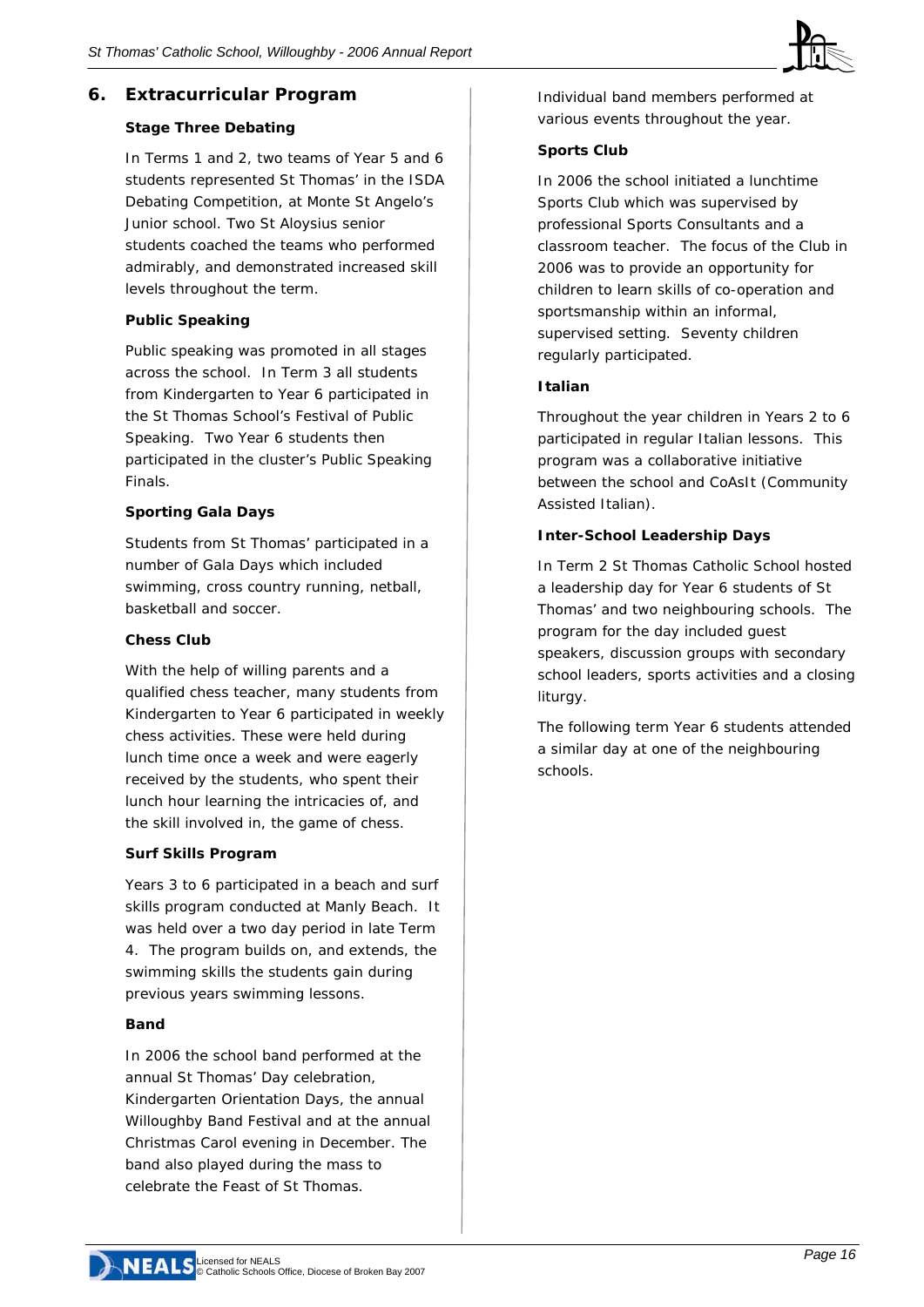

#### **7. Strategic Initiatives**

#### **7.1 2006 Priorities and Achievements**

Priorities for 2006 were:

- To introduce and use an A to E system for reporting to parents as mandated by the Federal Government.
- To embed a school wide system for recording and tracking student achievement in literacy and mathematics.
- To introduce the Quality Teaching Framework as a tool for developing pedagogy across the school and enhancing student outcomes.
- To strengthen our community's understanding of the central purpose of St Thomas' Catholic School, which is to form our students in Catholic discipleship and embed a distinctly Catholic worldview across all curriculum areas.
- To work with the parish and Catholic Schools Office in developing the cottage at 1 Horsley Avenue as an integrated learning environment where books and technology merge into a modern studentbased library resource.

Whilst the above priorities were successfully achieved work will continue on using the Quality Teaching Framework as a tool for developing pedagogy; developing systems for tracking student achievement and on embedding a distinctly Catholic worldview across all curriculum areas.

#### **7.2 2007 Priorities and Challenges**

A number of priorities have been identified for attention in 2007 and these include:

- accommodating the increased enrolments, and using existing facilities creatively. In 2007 this will involve reallocation of space, movement of resources and upgrading of administration areas;
- consolidation of established systems and effective induction of all new staff and students;
- embedding the student reporting and tracking systems so that information gathered is used to assist staff in

providing pathways for improved student learning. The main strategy for achieving this will be engagement of curriculum experts to work with teachers on a one to one basis identifying student needs and developing programs to cater to student needs, as identified in school wide tracking;

- refining the system for collection and storage of annotated student work samples;
- further development of opportunities for senior students including:
	- Year 6 Leadership Days with students of neighbouring Catholic Schools;
	- regular combined sporting activities with St Philip Neri, Northbridge;
	- joint participation in Mathematics Olympiad with students of St Philip Neri, Northbridge.

In 2007 the school will undertake a comprehensive review and development process led by the Catholic Schools Office which will lead to identification of strengths and areas for development in 2008.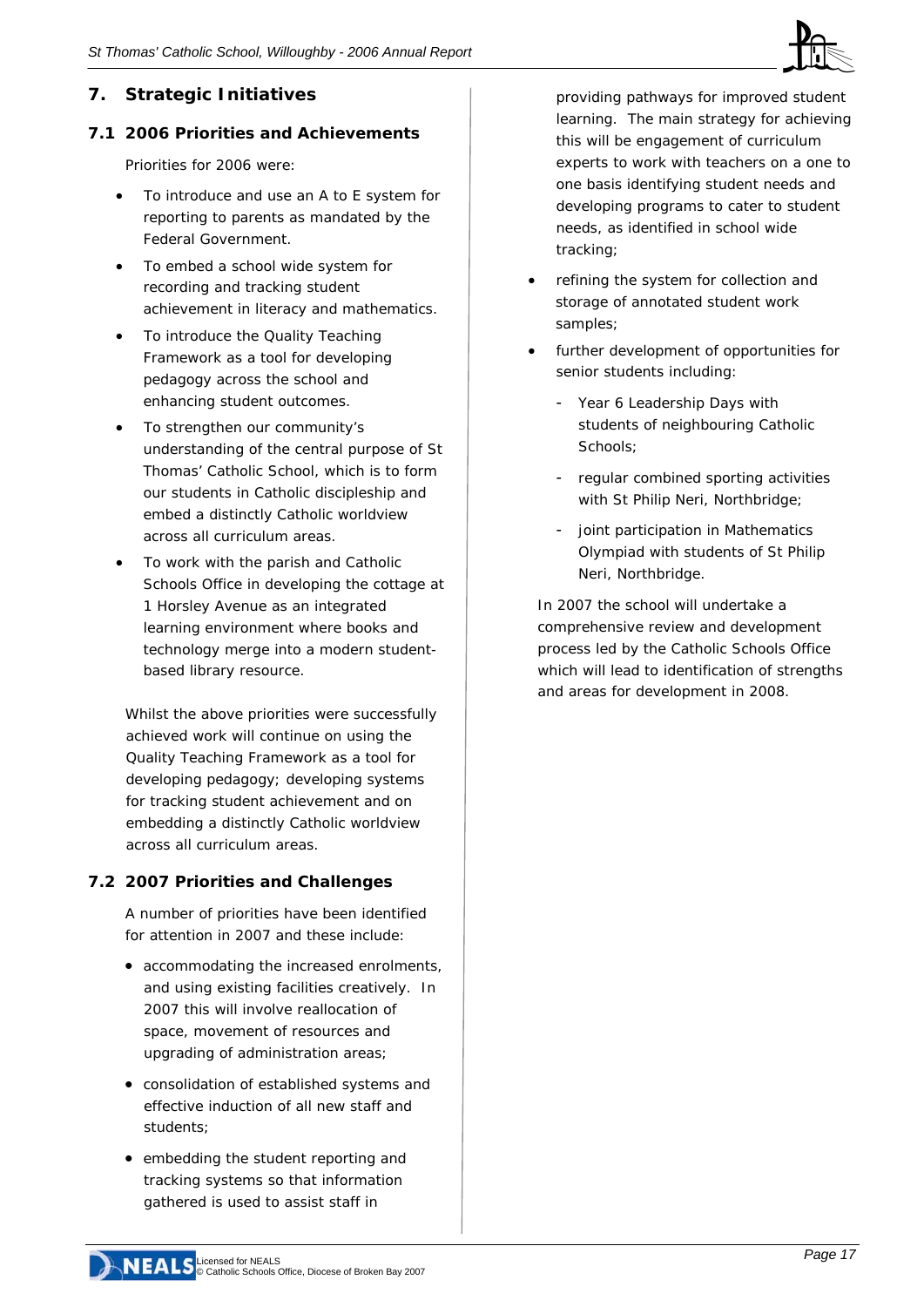

#### **8. Parent Participation**

#### **8.1 Introduction**

Catholic schools are a collaborative partnership between parish, school and parents. Parents at St Thomas' are an integral part of the school community and contribute to the life of the school in a variety of ways.

During 2006 many parents worked alongside teachers in the classrooms supporting student learning by helping with word processing, collaborative group work, hearing individual and group reading and helping students with editing and proof reading their work.

Open classrooms were held one afternoon towards the end of each term, giving parents and carers the opportunity to spend time talking with their child about their learning for the term. In 2006 the students were able to articulate their learning in a positive manner that resulted in positives comments form the parents.

Parents also supported the teachers and students in a practical and pastoral way by organising morning teas held after the beginning of school mass and class Sunday masses.

Across the school, groups of parents worked to make school-wide activities a community success. These included the Mother's Day stall and Father's Day breakfast.

Large groups of parents volunteered to assist at the annual swimming and athletic carnivals, and Diocesan and cluster sporting events.

All parents continued to raise funds for the ongoing purchase of resources, payment of ancillary staff and upkeep of computers, as well as contributing to the upkeep of the playground. They did this through a variety of activities including a chocolate drive and the annual Art and Craft Show.

Most families have strong identification with the school community and an authentic pastoral care system exists. This is continually demonstrated by the practical support parents and families give to each

other, particularly during times of hardship. Assistance to families in need varies and can take the form of transport provision, child minding, house cleaning, provision of meals and regular friendly contact.

#### **8.2 Parent Satisfaction**

The high involvement of parents in a variety of school activities is evidence of their satisfaction and commitment to the school.